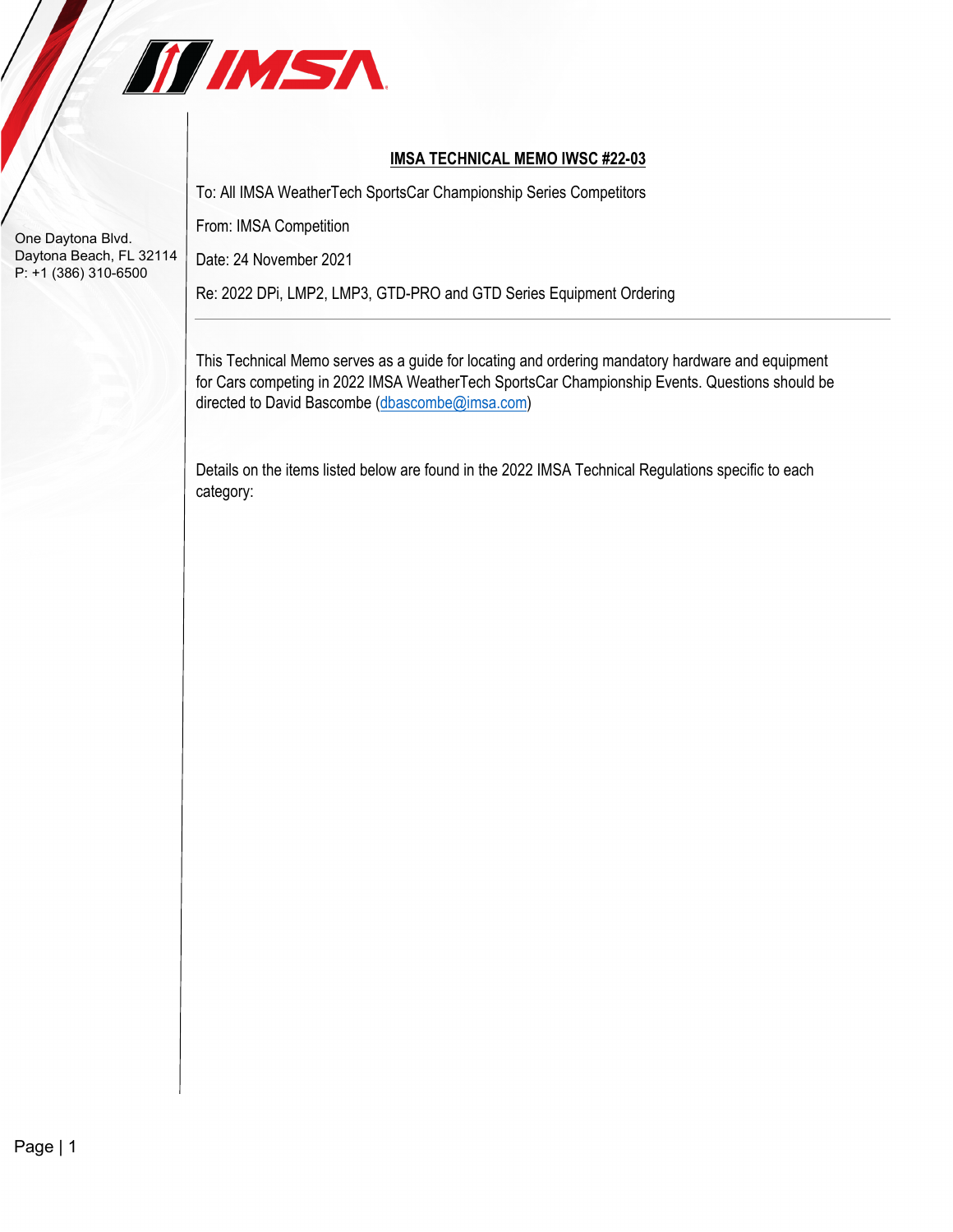

## **DPi:**

| <b>IMSA Series Equipment Ordering - DPi</b>   |                   |                                      |  |
|-----------------------------------------------|-------------------|--------------------------------------|--|
| <b>Item</b>                                   | <b>TR Article</b> | <b>Available From</b>                |  |
| <b>2022 Technical Regulations</b>             |                   |                                      |  |
| X2 Transponder (Qty 2)                        | 8.4               |                                      |  |
| X2 Transponder Bracket (Qty 2)                | 8.4               | <b>IMSA</b>                          |  |
| Delphi Safety Light Receiver                  | 8.2               |                                      |  |
| <b>Bosch DDU 9</b>                            | 8.1               |                                      |  |
| <b>Bosch PBX90 Power Box</b>                  | 8.1               |                                      |  |
| <b>Bosch 5 Axis IMU</b>                       | 8.1               |                                      |  |
| LT4 Sport Lambda Sensor Controller            | 8.1               |                                      |  |
| 1 Bar Pressure sensor                         | 8.1               |                                      |  |
| 3.5 Bar Pressure Sensor                       | 8.1               |                                      |  |
| <b>Temp Sensor</b>                            | 8.1               |                                      |  |
| <b>GPS Unit</b>                               | 8.1               | <b>BOSCH USA</b>                     |  |
| <b>Pitot Tube</b>                             | 8.1               |                                      |  |
| <b>USB Storage Device Port</b>                | 8.1               |                                      |  |
| <b>MSA Diagnostic Comms Port</b>              | 8.1               |                                      |  |
| <b>LSU 4.9 Lambda Sensor</b>                  | 8.1               |                                      |  |
| USB Data Stick (Qty 2)                        | 8.1               |                                      |  |
| <b>Scrutineering Wiring Loom</b>              | 8.1               |                                      |  |
| <b>Scrutineering Wiring Loom Testing</b>      | 8.1               |                                      |  |
| <b>Driver ID System</b>                       | 8.1               |                                      |  |
| Delphi Yellow Light Kit                       | 8.2               |                                      |  |
| <b>Autonomous Tank Wiring Harness</b>         | 9.8               | <b>Creative Motorsport Solutions</b> |  |
| <b>Autonomous Tank Wiring Harness Adapter</b> | 9.8               |                                      |  |
| Pro / Am Light                                | 8.7               |                                      |  |
| Laser Ride Height Sensor                      | 8.1               | <b>Chassis Manufacturer</b>          |  |
| <b>Engine Speed Sensor</b>                    | 8.1               |                                      |  |
| Rain Light                                    | 8.8               |                                      |  |
| <b>Onboard Fuel Flow Sensor</b>               | 8.1               | Sentronics UK                        |  |
| <b>Rig Flow Sensor</b>                        | 9.3               |                                      |  |
| <b>Autonomous Supply Tank</b>                 | 9.2               |                                      |  |
| Bottom Elbow 67.12°                           | 9.3               |                                      |  |
| 12-Bolt Gasket                                | 9.3               | <b>RPX</b>                           |  |
| <b>Deadman Valve</b>                          | 9.3               |                                      |  |
| <b>Restrictor Housing</b>                     | 9.3               |                                      |  |
| Leader Light System                           | 8.5               | MOTEC USA                            |  |
| <b>CAN Isolator System</b>                    | 8.5               |                                      |  |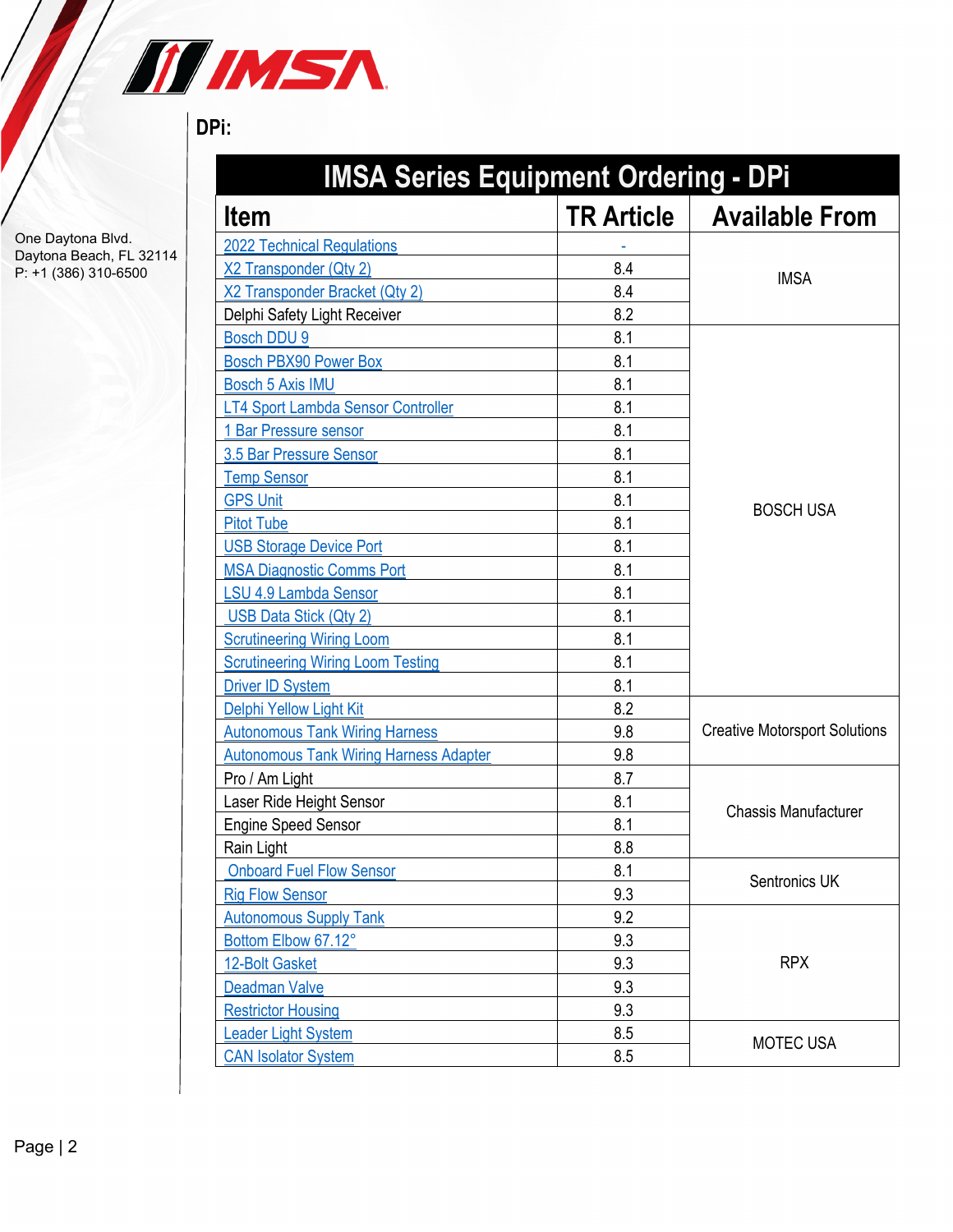

**LMP2:**

| <b>IMSA Series Equipment Ordering - LMP2</b> |                   |                                      |  |  |
|----------------------------------------------|-------------------|--------------------------------------|--|--|
| <b>Item</b>                                  | <b>TR Article</b> | <b>Available From</b>                |  |  |
| <b>Technical Regulation</b>                  |                   |                                      |  |  |
| X2 Transponder & Transponder Bracket         | 8.4               | <b>IMSA</b>                          |  |  |
| <b>Autonomous Tank Level Sensor</b>          | 9.8               |                                      |  |  |
| Delphi MSE Light Receiver                    | 8.2               |                                      |  |  |
| Delphi MSE Yellow Light Kit                  | 8.2               | <b>Creative Motorsport Solutions</b> |  |  |
| Pro / Am Light                               | 8.7               | <b>Chassis Manufacturer</b>          |  |  |
| <b>Autonomous Supply Tank</b>                | 9.2               |                                      |  |  |
| Bottom Elbow 80°                             | 9.3               |                                      |  |  |
| 12-Bolt Gasket                               | 9.3               | <b>RPX</b>                           |  |  |
| <b>Deadman Valve</b>                         | 9.3               |                                      |  |  |
| <b>Restrictor Housing</b>                    | 9.3               |                                      |  |  |
| <b>Leader Light System</b>                   | 8.5               |                                      |  |  |
| <b>Driver ID System</b>                      | 8.3               | <b>MOTEC USA</b>                     |  |  |
| <b>CAN Isolation Module</b>                  | 8.5               |                                      |  |  |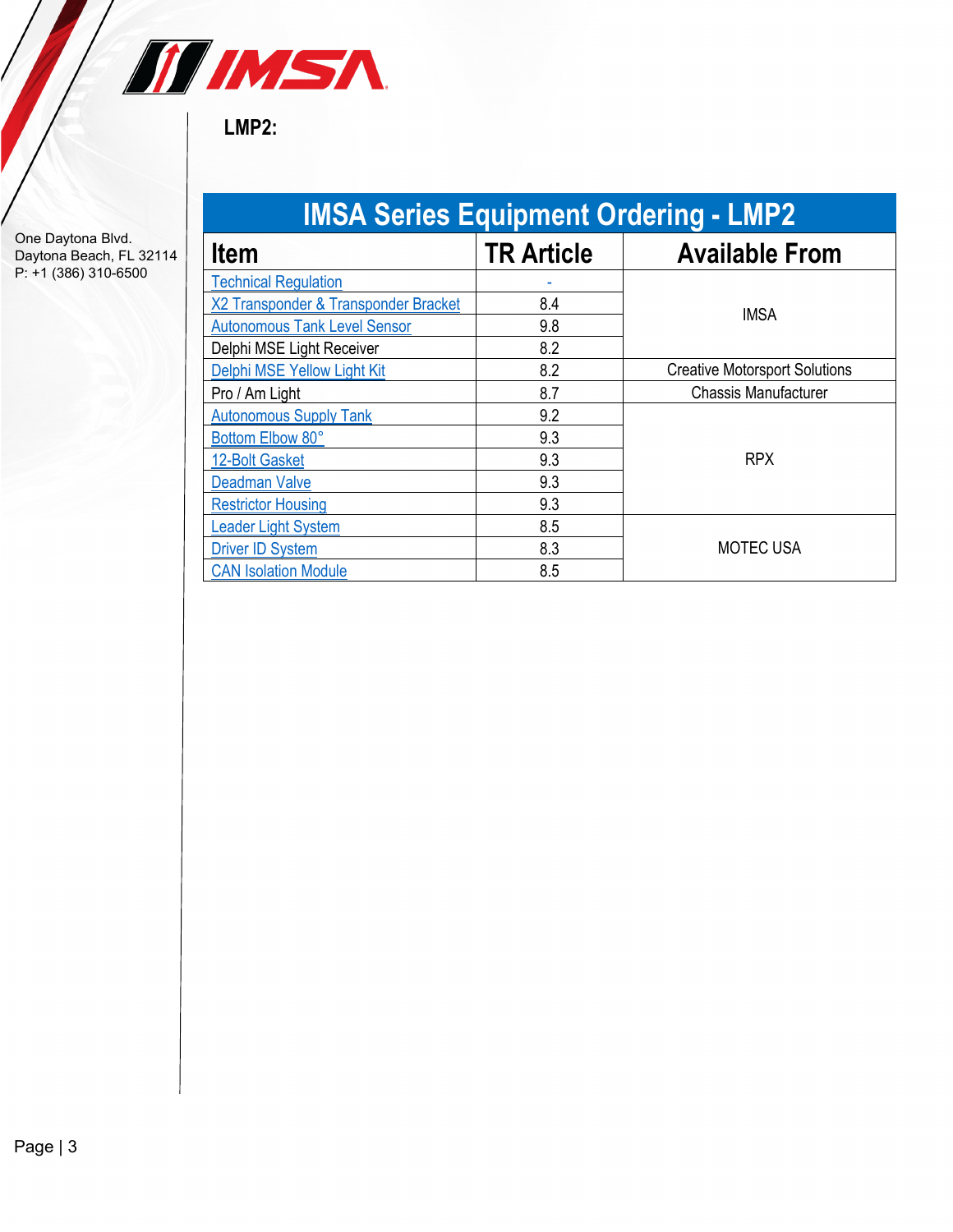

**LMP3:**

| <b>Series Equipment Ordering - LMP3</b> |                   |                                      |  |  |
|-----------------------------------------|-------------------|--------------------------------------|--|--|
| <b>Item</b>                             | <b>TR Article</b> | <b>Available From</b>                |  |  |
| <b>Technical Regulation</b>             |                   |                                      |  |  |
| X2 Transponder & Transponder Bracket    | 8.3               | <b>IMSA</b>                          |  |  |
| <b>Autonomous Tank Level Sensor</b>     | 9.8               |                                      |  |  |
| Delphi MSE Light Receiver               | 8.2               |                                      |  |  |
| Delphi MSE Yellow Light Kit             | 8.2               | <b>Creative Motorsport Solutions</b> |  |  |
| Pro / Am Light (Green)                  | 8.6               | <b>Chassis Manufacturer</b>          |  |  |
| <b>Autonomous Supply Tank</b>           | 9.2               |                                      |  |  |
| Bottom Elbow 80°                        | 9.3               | <b>RPX</b>                           |  |  |
| 12-Bolt Gasket                          | 9.3               |                                      |  |  |
| <b>Deadman Valve</b>                    | 9.3               |                                      |  |  |
| <b>Restrictor Housing</b>               | 9.3               |                                      |  |  |
| Leader Light / Driver ID System         | 8.4               | <b>MOTEC USA</b>                     |  |  |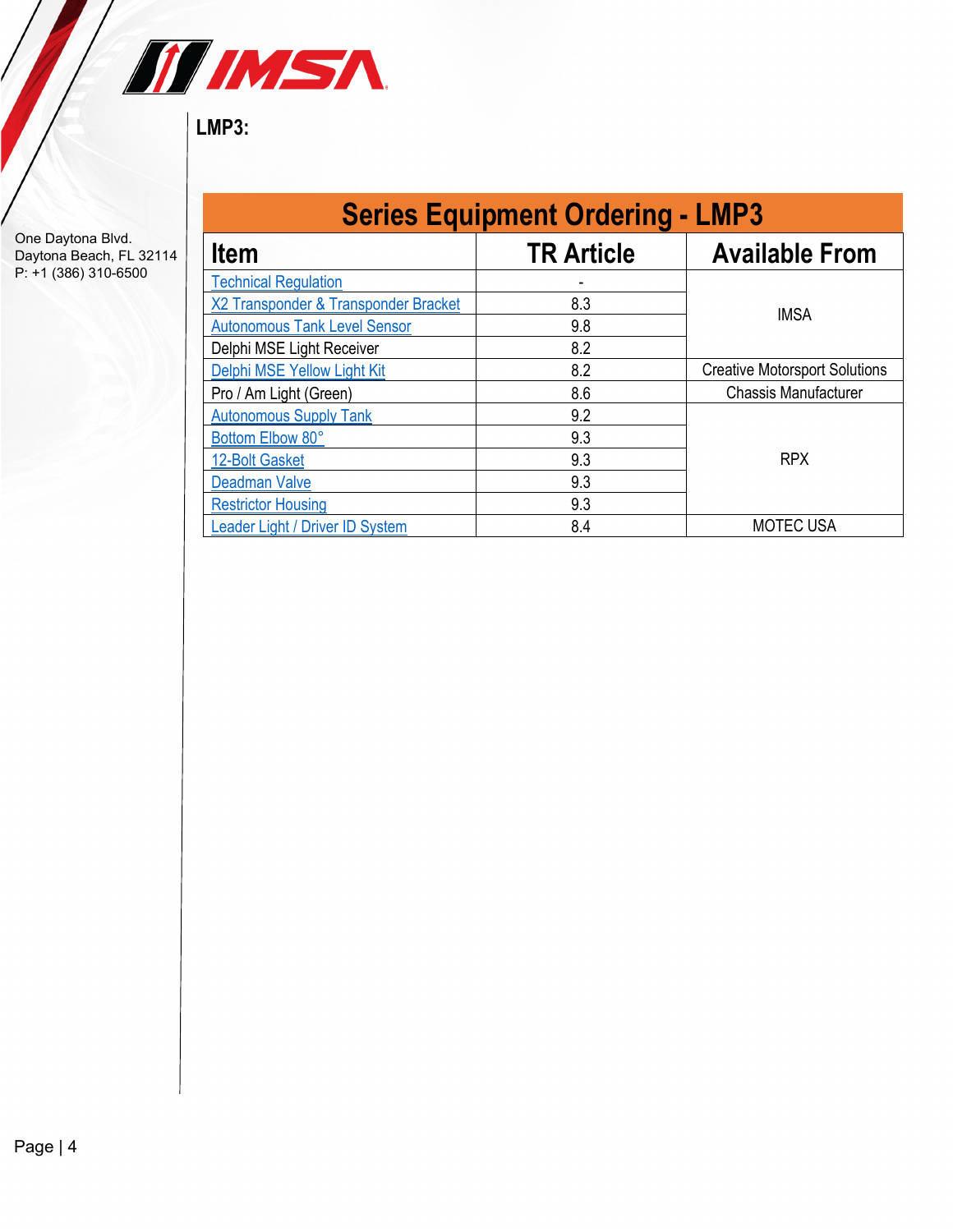

**GTD-PRO:**

| <b>Series Equipment Ordering - GTD PRO</b>  |                   |                                      |  |  |
|---------------------------------------------|-------------------|--------------------------------------|--|--|
| <b>Item</b>                                 | <b>TR Article</b> | <b>Available From</b>                |  |  |
| <b>Technical Regulation</b>                 |                   |                                      |  |  |
| X2 Transponder & Transponder Bracket        | 8.4               | <b>IMSA</b>                          |  |  |
| Delphi Safety Light Receiver                | 8.2               |                                      |  |  |
| <b>Bosch C60 Datalogger</b>                 | 8.1               |                                      |  |  |
| <b>Bosch 5 Axis IMU</b>                     | 8.1               |                                      |  |  |
| <b>Bosch LT2 Lambda Sensor Controller</b>   | 8.1               |                                      |  |  |
| <b>GPS Unit</b>                             | 8.1               |                                      |  |  |
| 1 Bar Pressure sensor                       | 8.1               | <b>Bosch USA</b>                     |  |  |
| 3.5 Bar Pressure Sensor                     | 8.1               |                                      |  |  |
| <b>USB Storage Device Port</b>              | 8.1               |                                      |  |  |
| <b>MSA Diagnostic Comms Port</b>            | 8.1               |                                      |  |  |
| <b>LSU 4.9 Lambda Sensor</b>                | 8.1               |                                      |  |  |
| <b>Bosch USB Data Stick (Qty 2)</b>         | 8.1               |                                      |  |  |
| <b>Scrutineering Wiring Loom</b>            | 8.1               | <b>Chassis Manufacturer</b>          |  |  |
| <b>Scrutineering Wiring Loom Inspection</b> | 8.1               |                                      |  |  |
| Delphi Safety Light Kit                     | 8.2               | <b>Creative Motorsport Solutions</b> |  |  |
| <b>Onboard Fuel Flow Sensor</b>             | 8.1               | Sentronics UK                        |  |  |
| <b>Rig Flow Sensor</b>                      | 9.3               |                                      |  |  |
| <b>Autonomous Supply Tank</b>               | 9.2               |                                      |  |  |
| Bottom Elbow 67.12°                         | 9.3               | <b>RPX</b>                           |  |  |
| 12-Bolt Gasket                              | 9.3               |                                      |  |  |
| <b>Deadman Valve</b>                        | 9.3               |                                      |  |  |
| <b>Restrictor Housing</b>                   | 9.3               |                                      |  |  |
| <b>Leader Light System</b>                  | 8.5               | <b>MOTEC USA</b>                     |  |  |
| <b>CAN Isolator Module</b>                  | 8.5               |                                      |  |  |